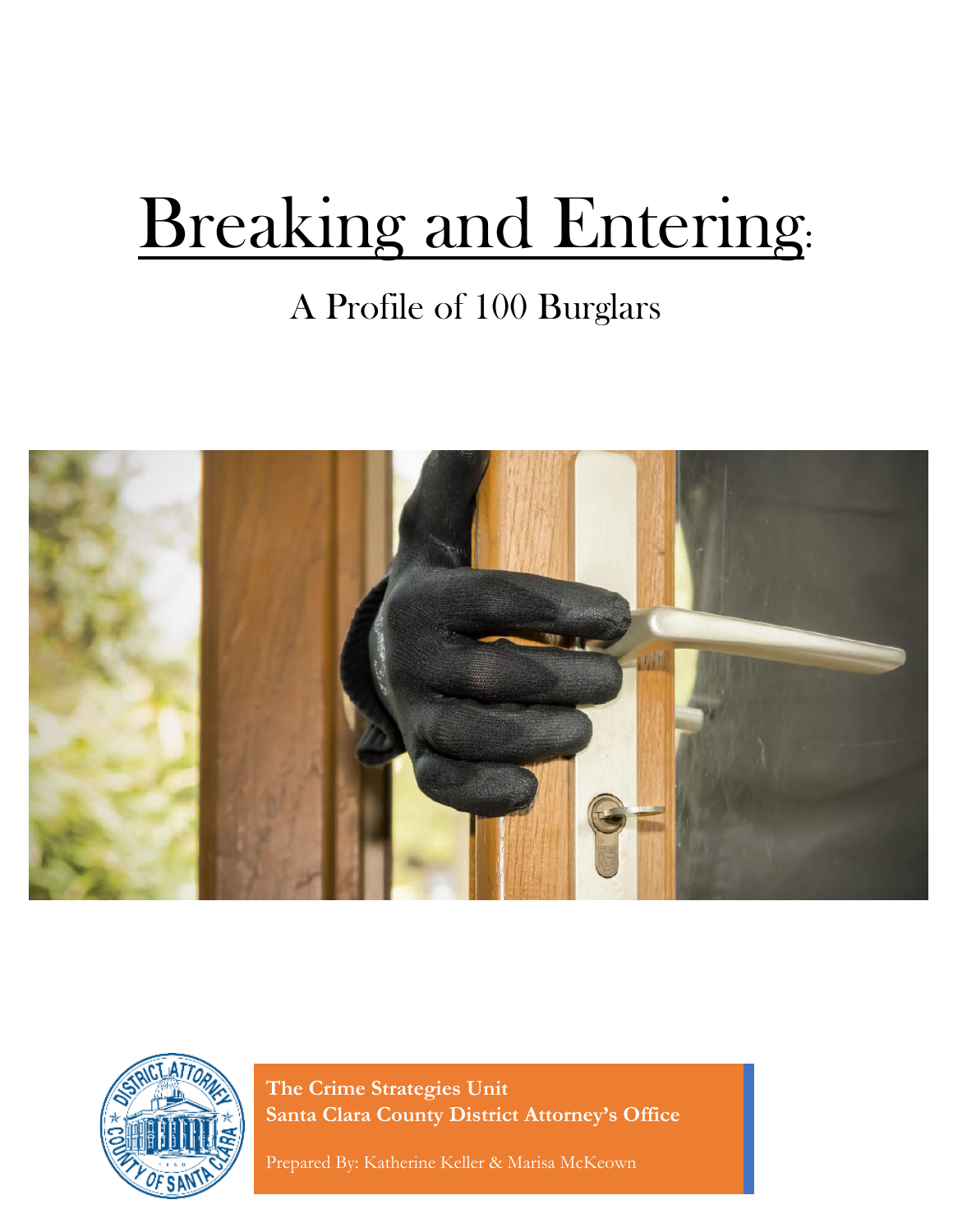Residential burglaries are one of the most common felonies committed in Santa Clara County. In 2016, the City of San Jose experienced over 4000 burglaries. While burglars usually do not cause physical harm to their victims, these crimes are very invasive and can greatly shake victims' sense of security. Burglary of a residence is the crime of breaking into a dwelling with the intent to steal or commit a felony therein, as distinguished from a robbery where the perpetrator uses violence or threats to take property from a victim. Burglary victims are at risk of prolonged psychological harm. Peer-reviewed psychological studies find that "the psychological impact of burglary is considerable and may last for an extended period of time," with victims reporting that they felt significantly "anxious, hostile, depressed, tired and confused, and experienced more psychological distress<sup>1</sup>. It is crucial that we examine these cases to assess how best we can solve the crimes, give closure to victims, and prevent the burglars from reoffending.

To this end, the Crime Strategies Unit sought to comprehensively examine the backgrounds, demographics, criminal activity, and outcomes of 100 residential burglars. The report examined 100 charged Santa Clara County residential burglary cases from 2010. Each file was examined to learn about the offenders, the offense and the outcome of the case. One goal of the study was to understand this group of defendants – the situation that led them to commit their crimes, the crimes themselves, their experience in court, and what happened to them after they served their sentences.

This group of defendants provides insight into trends in burglary offenses, trials, and recidivism. The defendants were relatively young – averaging in their mid-twenties – but almost all had some sort of criminal record. Most came from less wealthy neighborhoods than their victims, but few traveled more than 20 miles to commit their crimes. They were motivated by financial desperation, homelessness, and drugs, and largely their vehicles, victims, and stolen property gave them away to police. They moved relatively quickly through the judicial process and almost always settled on plea deals. While a significant group did not reoffend, the majority did – their relationships with the criminal justice system and the prison system continued with new felonies that often became serious and violent.

By understanding the factors that lead to these crimes, and the outcomes of these investigations, law enforcement and the community can begin to address the complex issues underlying these serious crimes and the individuals who commit them.

<sup>1</sup> Beaton, Alan, et al. "The psychological impact of burglary." Psychology, Crime & Law 6.1 (2000): 33- 43.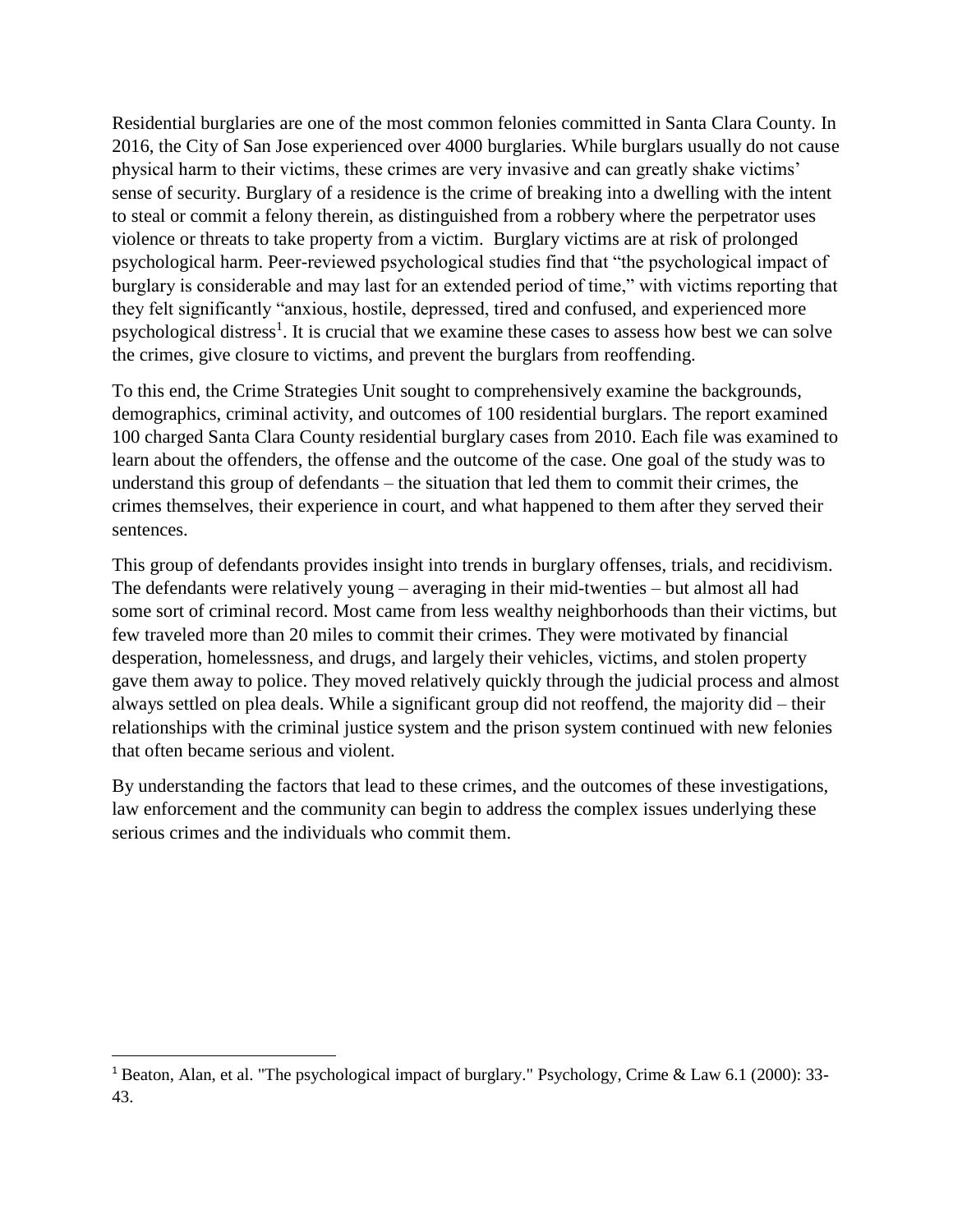#### **Demographic Information**

Of the 100 defendants examined, there were 87 men and 13 women. Many defendants were relatively young at the time of their offense. The average age of the offenders was **27.49**. 13 defendants were only 18 years old. In this sample population, 42% of the defendants were Hispanic/Latino, 32% were White/Caucasian, and Black/African-American defendants were 10% of the overall group.



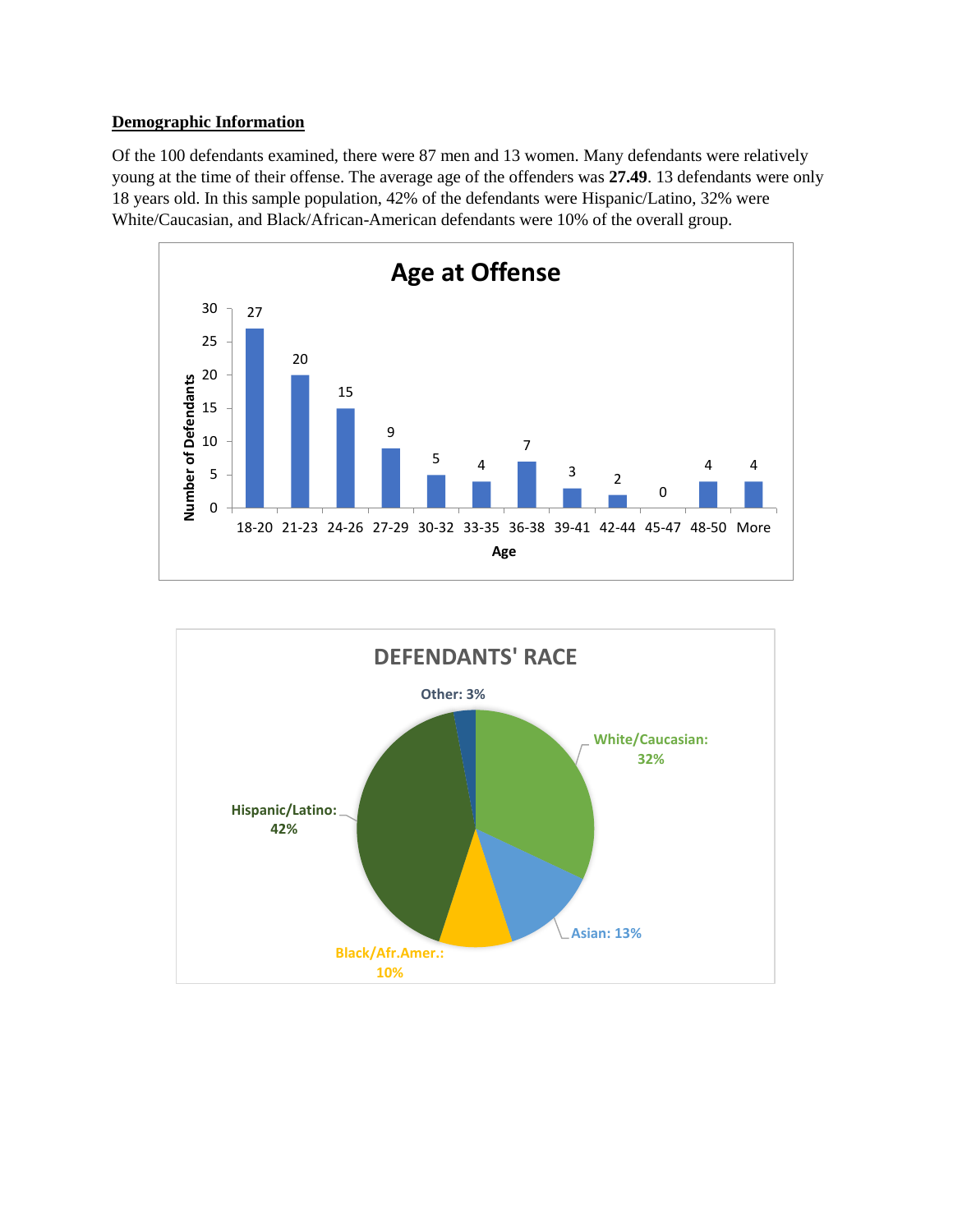#### **Prior Crimes**

An important component of this study was a careful analysis of prior offending. To complete the review, adult and juvenile offender information was examined. This included, when applicable, state, local and federal charges. The vast majority of offenders had a criminal history before committing a burglary. All but 13 had a prior criminal history, and the majority (62%) had prior felony convictions. Of the 62 offenders with prior felony history, they averaged 3.94 felonies each before committing their burglary offense.



In examining the prior felony convictions of the burglars, we see that many of them had a long felony offending history before their burglary case. The distribution of prior felonies among the 100 defendants is summarized in the histogram below:

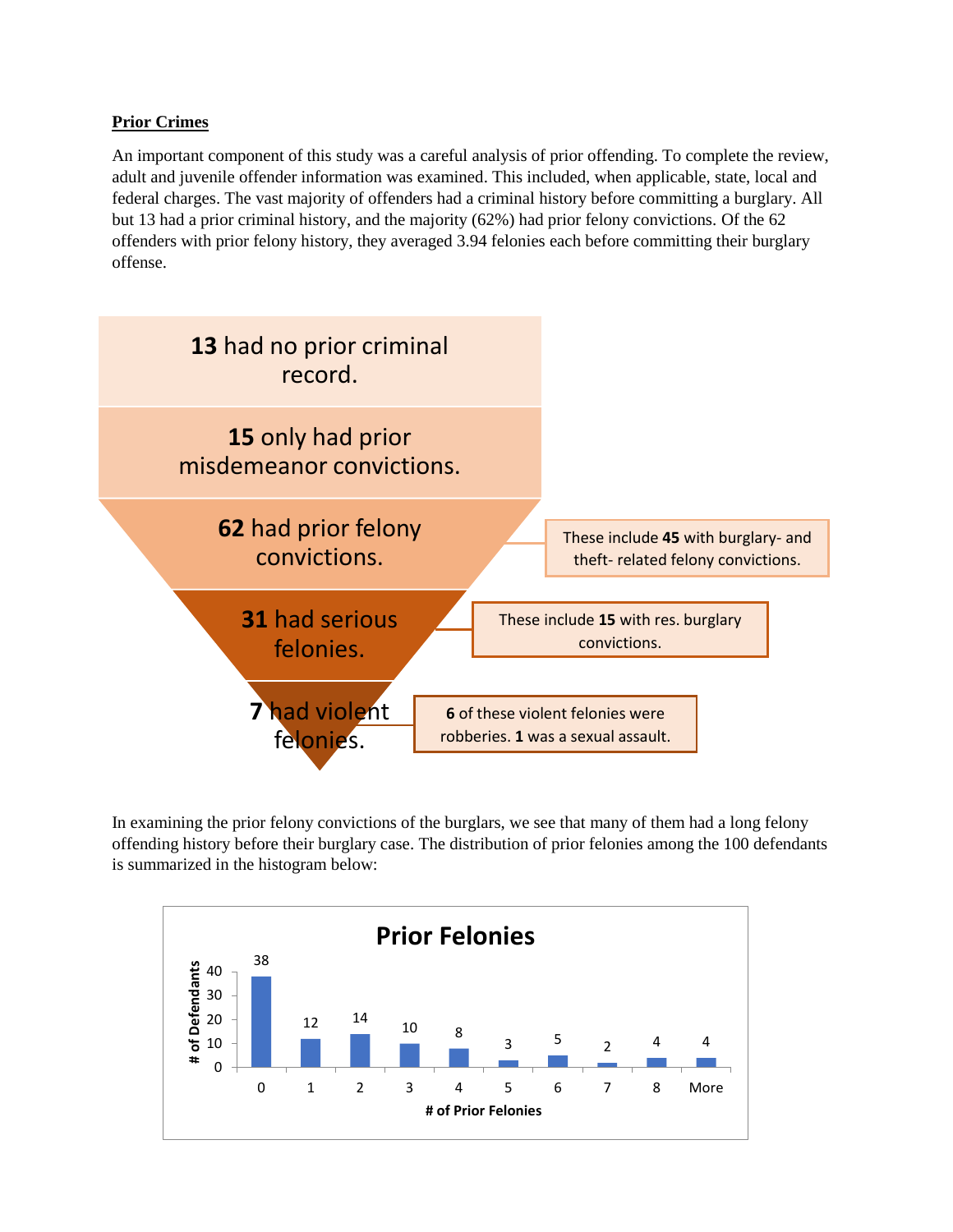#### **Do Burglars Target Wealthier Neighborhoods?**

A commonly held belief about burglary suspects is that they travel from around the bay area to commit their crimes, often in wealthier neighborhoods. To determine the validity of this belief, we examined the defendant's resdiential zip code and compared it to the zip code of the burgled home. Examination of the data showed that in 47% of cases the burglars traveled to a wealthier zip code to offend, while in 22% of cases they travelled to a less wealthy neighborhood.



Burglars came from poorer zip codes than the ones in which they committed burglaries. On average, the burglars came from zip codes with a median income of **\$82,946**. Meanwhile, the average victim lived in a zip code with a median income of \$**97,003**. 2

#### **Do Burglars Travel Far to Commit Crime?**

 $\overline{\phantom{a}}$ 

While defendants tended to choose wealthier neighborhoods to commit their burglaries, most did not travel far from their own neighborhoods. In fact, 59 of the 100 defendants in the study stayed within 10 miles of their zip code, and 80 stayed within 20 miles. A smaller proportion of defendants traveled a long way to commit their crimes, with 7 committing their crime over 90 miles from their listed residence.

<sup>2</sup> United States Census Bureau. "Community Facts." 2016. factfinder.census.gov.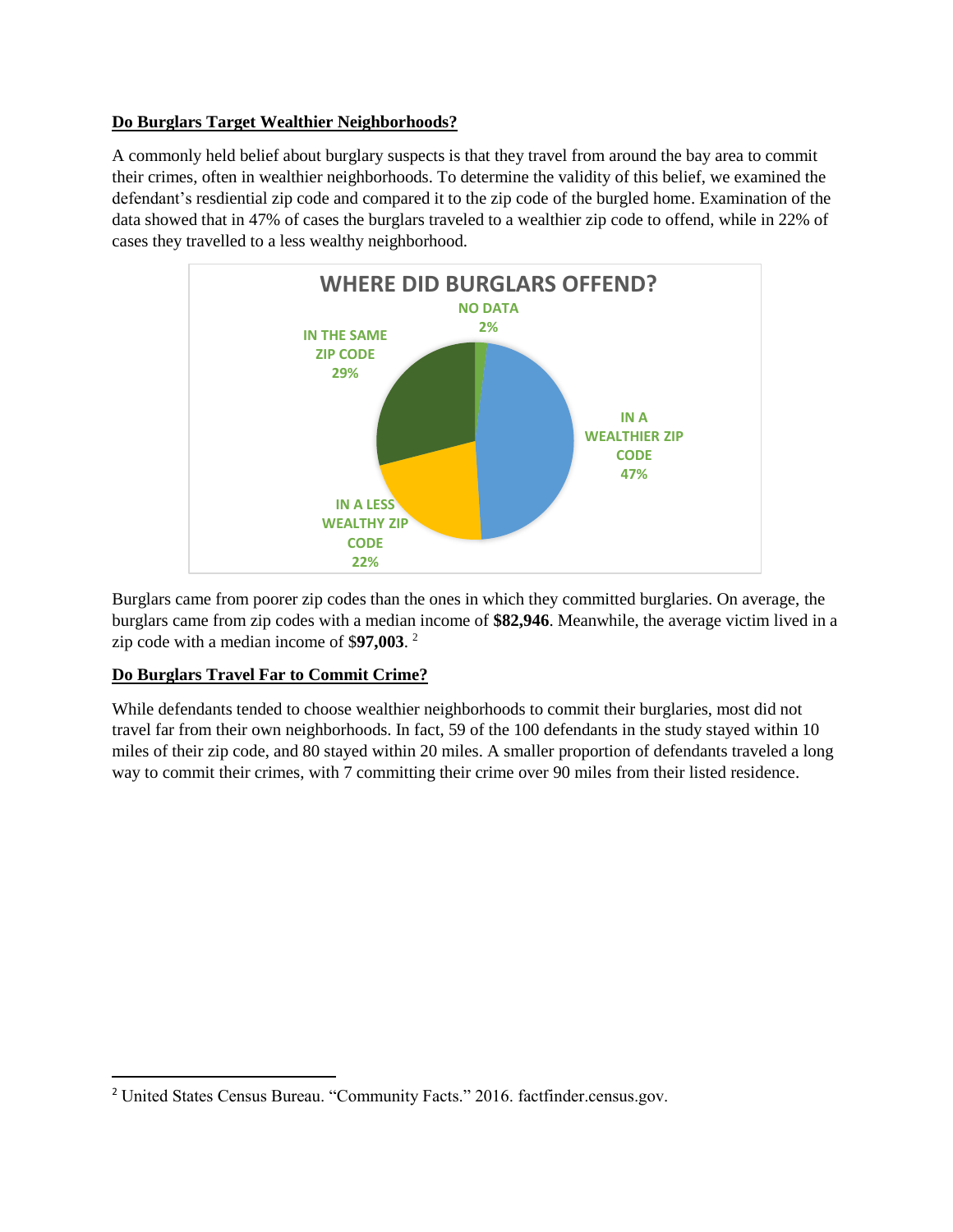

#### **In which neighborhoods do burglars and victims reside?**

The following map summarizes burglars' and victims' approximate addresses within Santa Clara County. Neighborhoods with more **blue** indicate that more victims live there; neighborhoods with more **red** indicate that more burglars live there.

For an interactive map that includes data from outside the county, follow this [link.](https://www.easymapmaker.com/map/30112fdb8492a93b3702a60bc3e4db70)

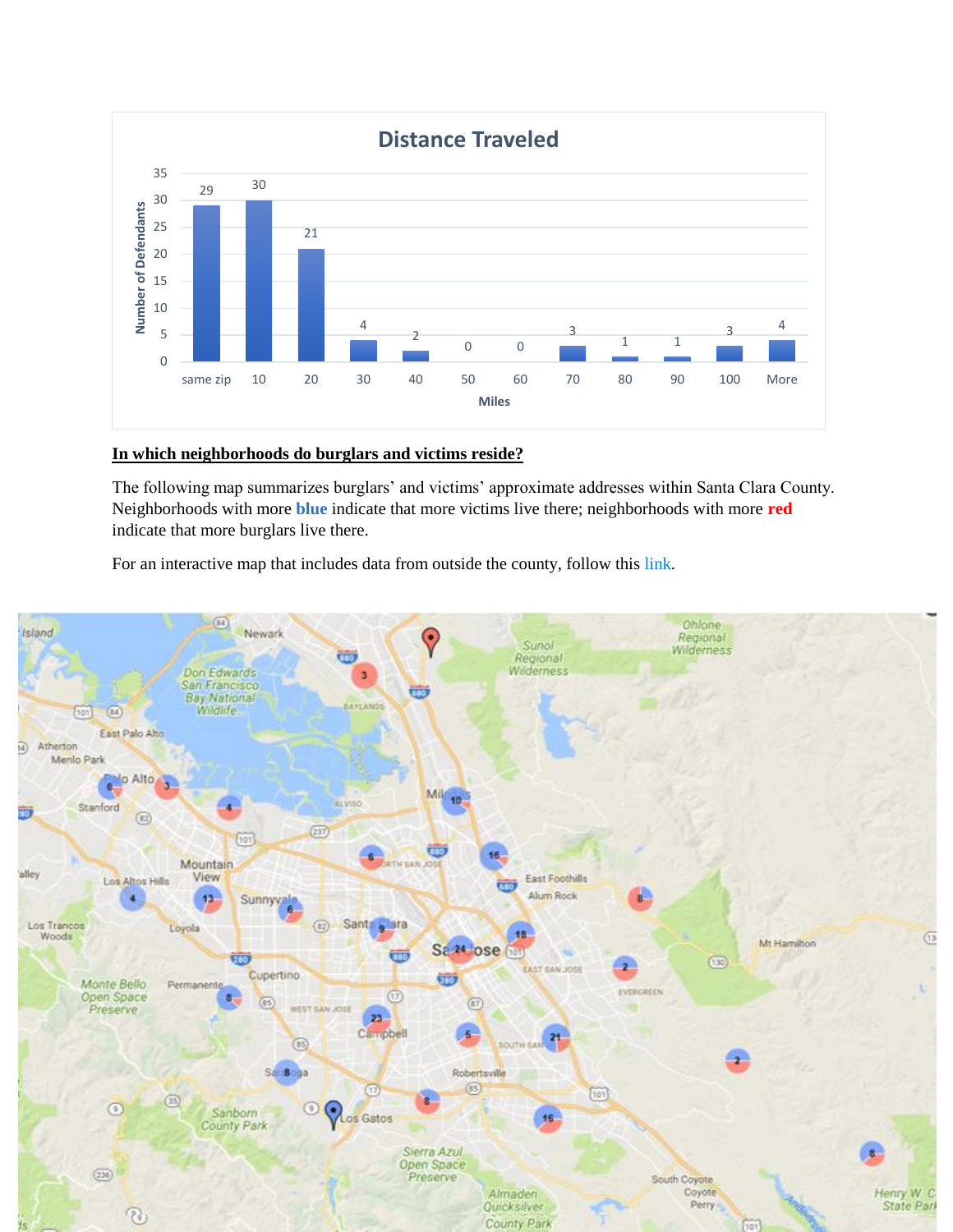#### **Why Did They Commit This Offense?**

Any information about a defendant's motivation to commit the offense is wholly based on the self-report of the offender. This information was often reported after the defendant pled guilty but provides a helpful context for why burglars claim to offend. Drugs were a commonly reported motivation for defendants' criminal conduct. Further, 15 defendants were homeless, and 9 others also reported financial desperation as their motive.



#### **Solving The Crimes**

Vehicles, witnesses, and recovered stolen property all played large roles in police departments' success in solving the cases. Often, more than one of these evidence categories was used to arrest the defendants.

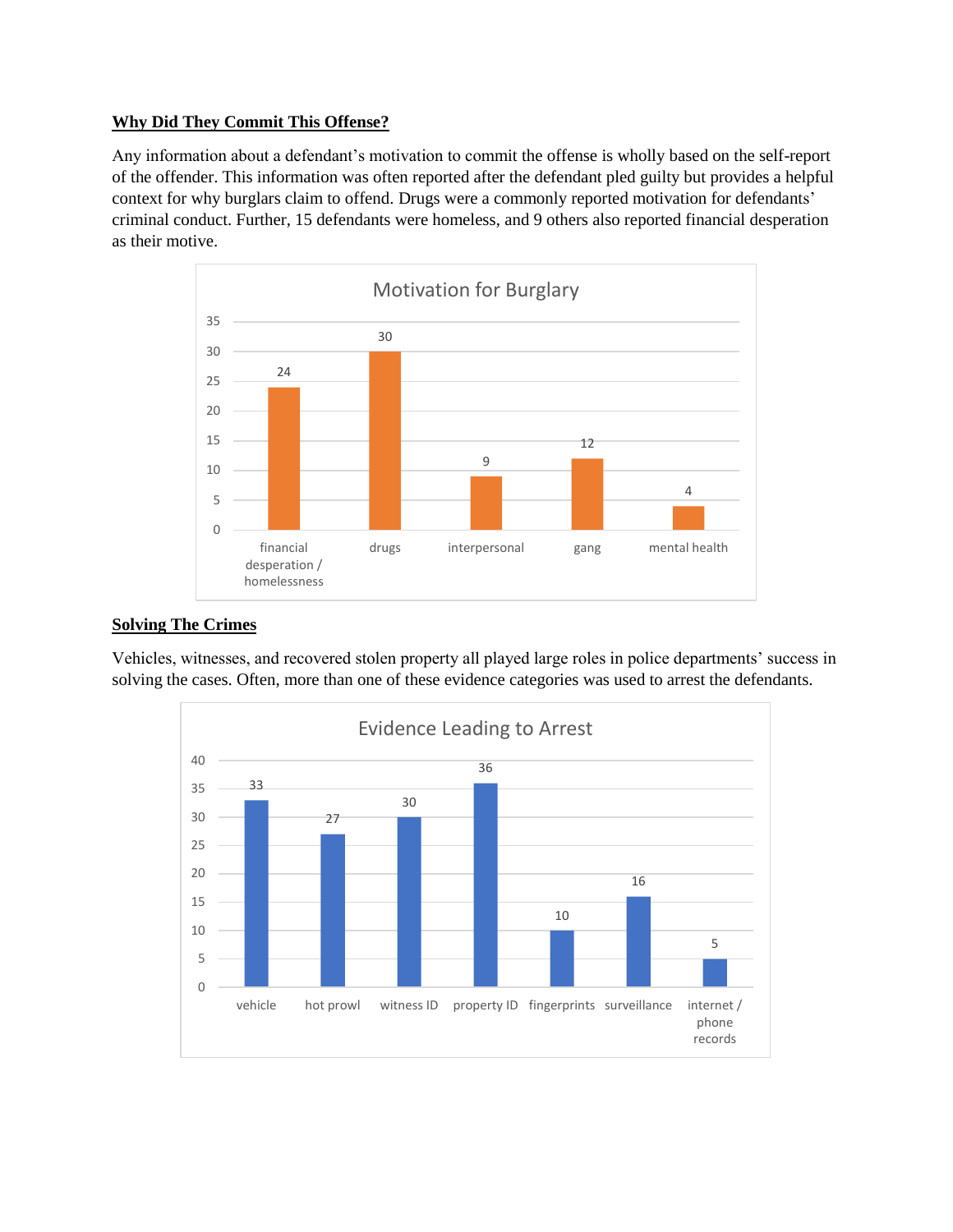Most defendants did not know the victims whom they burglarized, although a prominent minority did. Of these group, family and romantic relationships between burglars and defendants were common.



Defendants who successfully escaped with property before being caught by police stole an average of **\$6739** worth of property, though there were many crimes in which less than \$1000 was stolen. A minority of defendants stole over \$10,000 worth, with one notable individual stealing \$83,200 worth of jewelry and electronics.

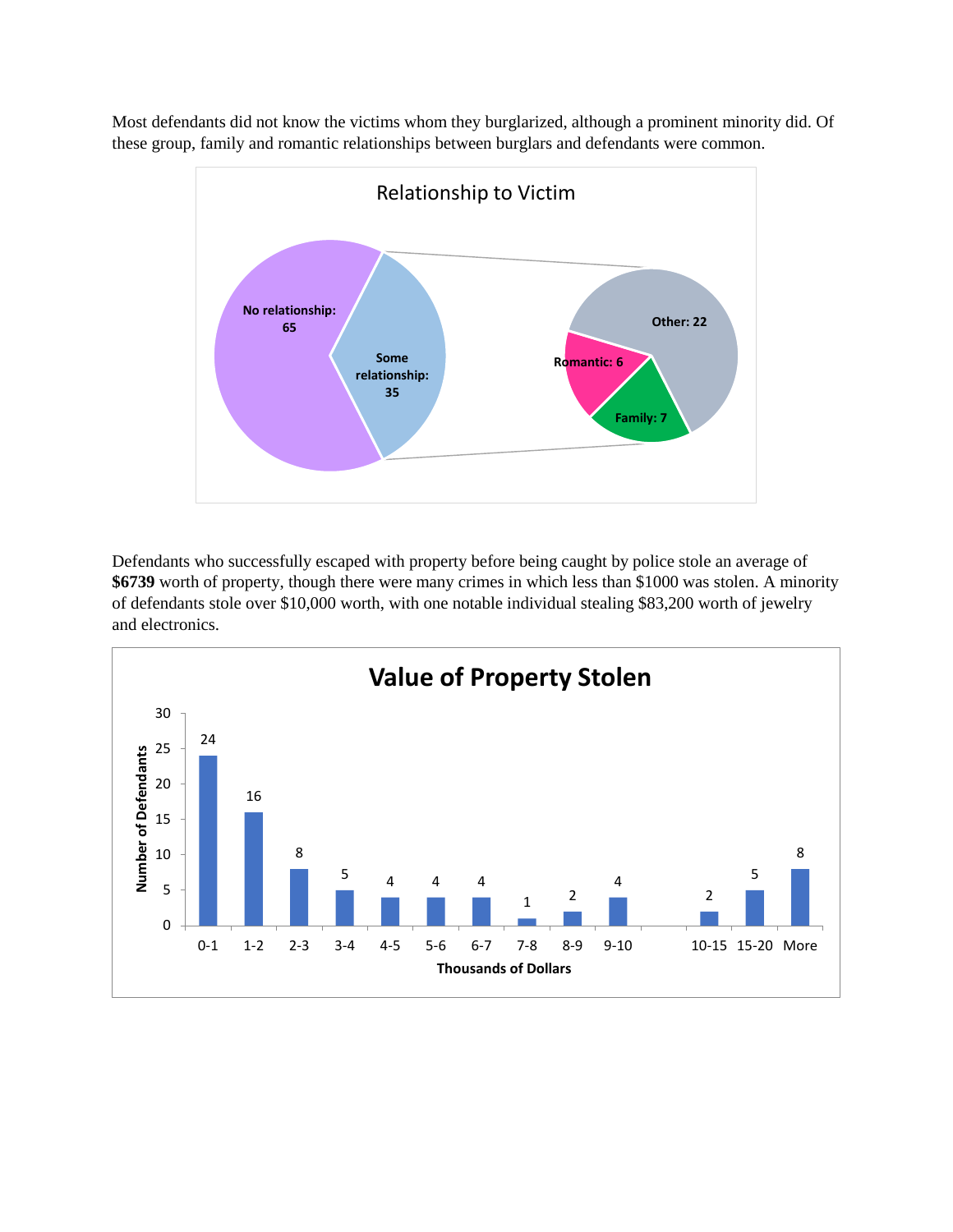#### **Court Data: Defense Side**

The defendants' representation in court was consistent with most cases in the county, with the majority of defendants represented by the Public Defender's office.



Those defendants who were represented by a private attorney had the longest sentences on average, followed by those represented by the Public Defender's Office, then the Alternate Defender's Office, then the Independent Defender's Office.

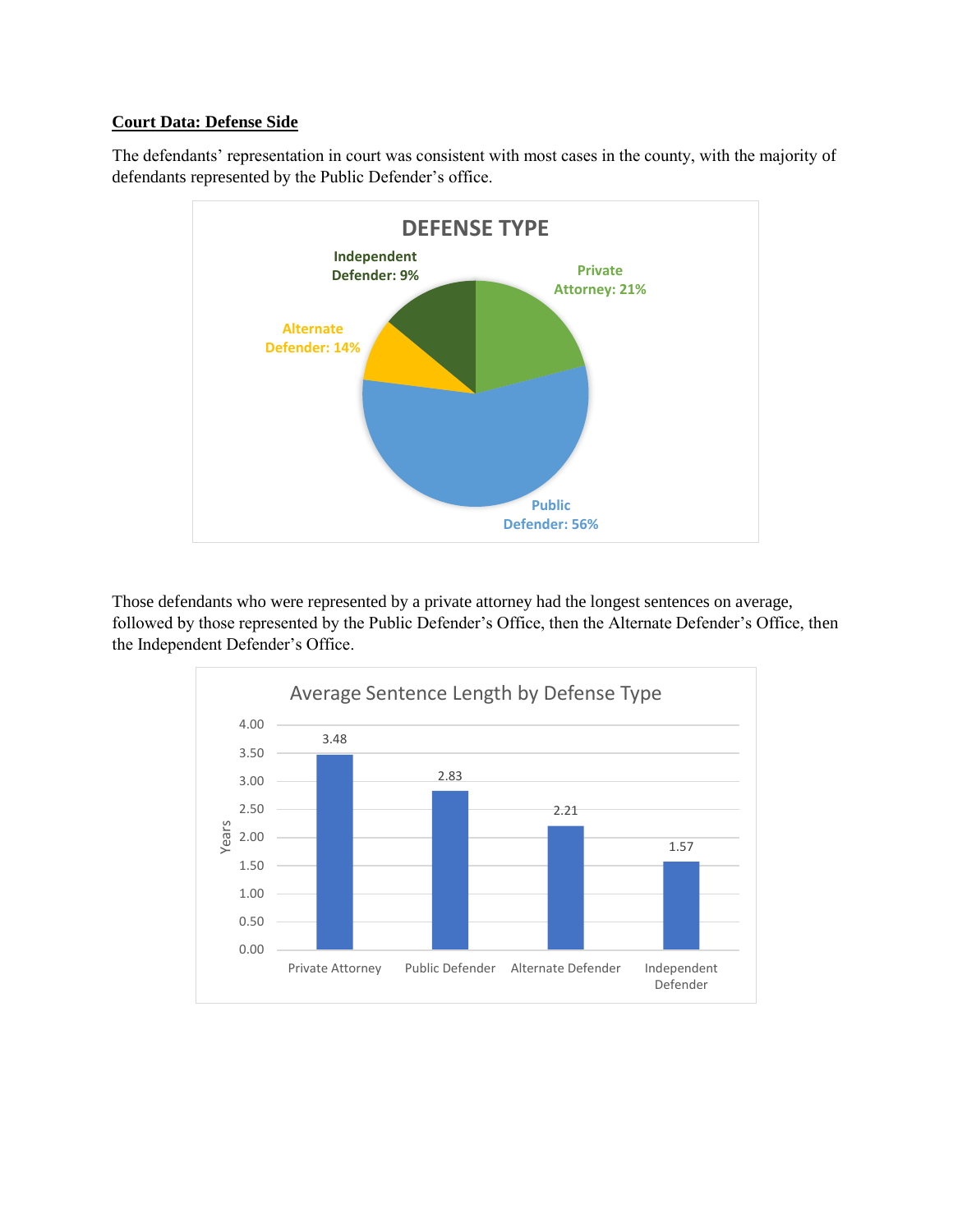#### **Court Data: Disposition and Sentencing**

All of the 100 cases in this study had at least one charged residential burglary count, and some of the cases also involved other charges (other burglaries, possession of stolen property, etc.). The vast majority of cases reached an early settlement; only two went to trial. Given that many cases resolved before trial, 71 of the defendants were not convicted of all the counts with which they were charged. In 37 cases, at least one felony charge was dismissed, and 21 defendants had a felony reduced to a non-serious offense, meaning it was no longer a "strike" under California's Three Strikes Law. In only 3 cases were all felonies dismissed.



The defendants had to serve an average of **2.76** years for their sentence, with the most common sentence being 1 year in jail with a probationary supervision "tail". In the diagram below we see that 43 of the 100 defendants went to prison for their 2010 crimes (and 57 got a year or less).

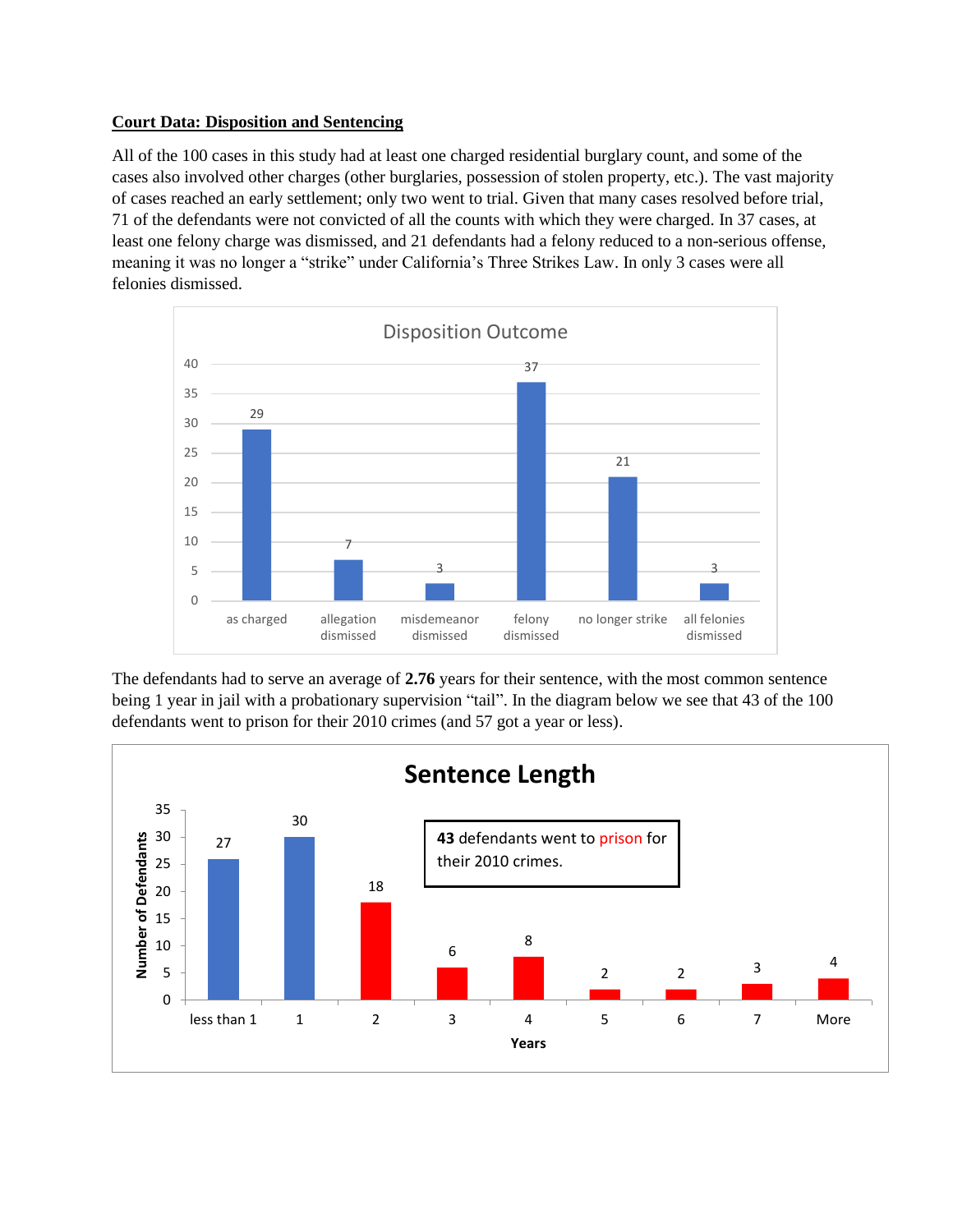#### **In Depth Analysis of Offenders Before AND After 2010:**

One of the primary goals of this study was to understand what impact a defendant's sentence played on future offending. If a defendant got a jail/probation sentence, did they fare better than counterparts who got a prison sentence? In the pages that follow, the path of these defendants is visually displayed and paints a complicated picture.

Out of 100 defendants who committed burglaries in 2010…

- ➢ **30** had previously been to prison.
- ➢ **19** went to prison for the first time in 2010.
- ➢ **19** avoided prison in 2010, but went to prison thereafter.
- ➢ **32** have fully avoided prison to this day.
	- ➢ As shown above, **43** went to prison for their 2010 offense.

A closer look at defendants' paths through the prison system appears on the following pages.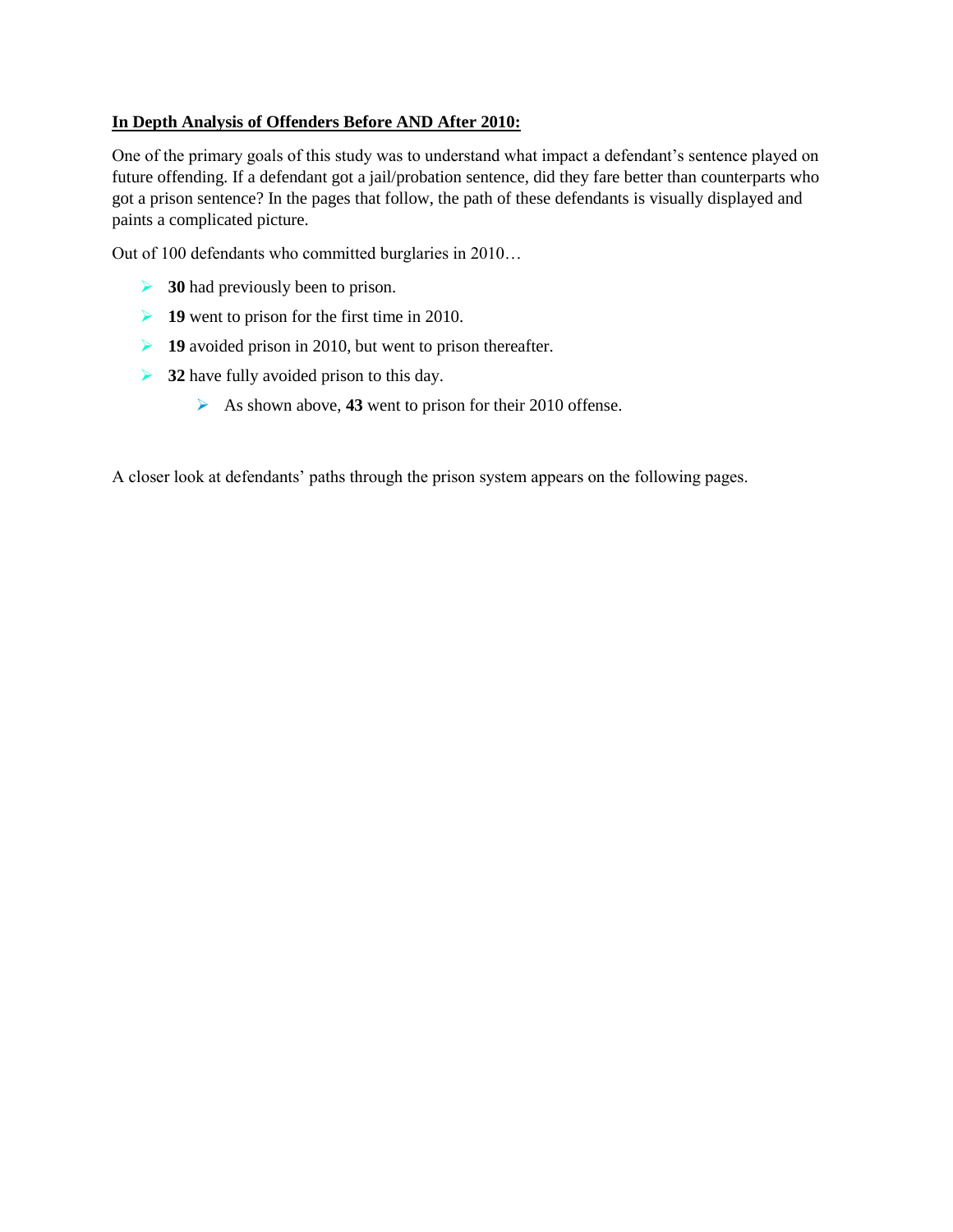### **Defendants with Prison Priors: Jail vs. Prison**



\* The width of a given arrow in this diagram is proportional to the number of defendants in that category.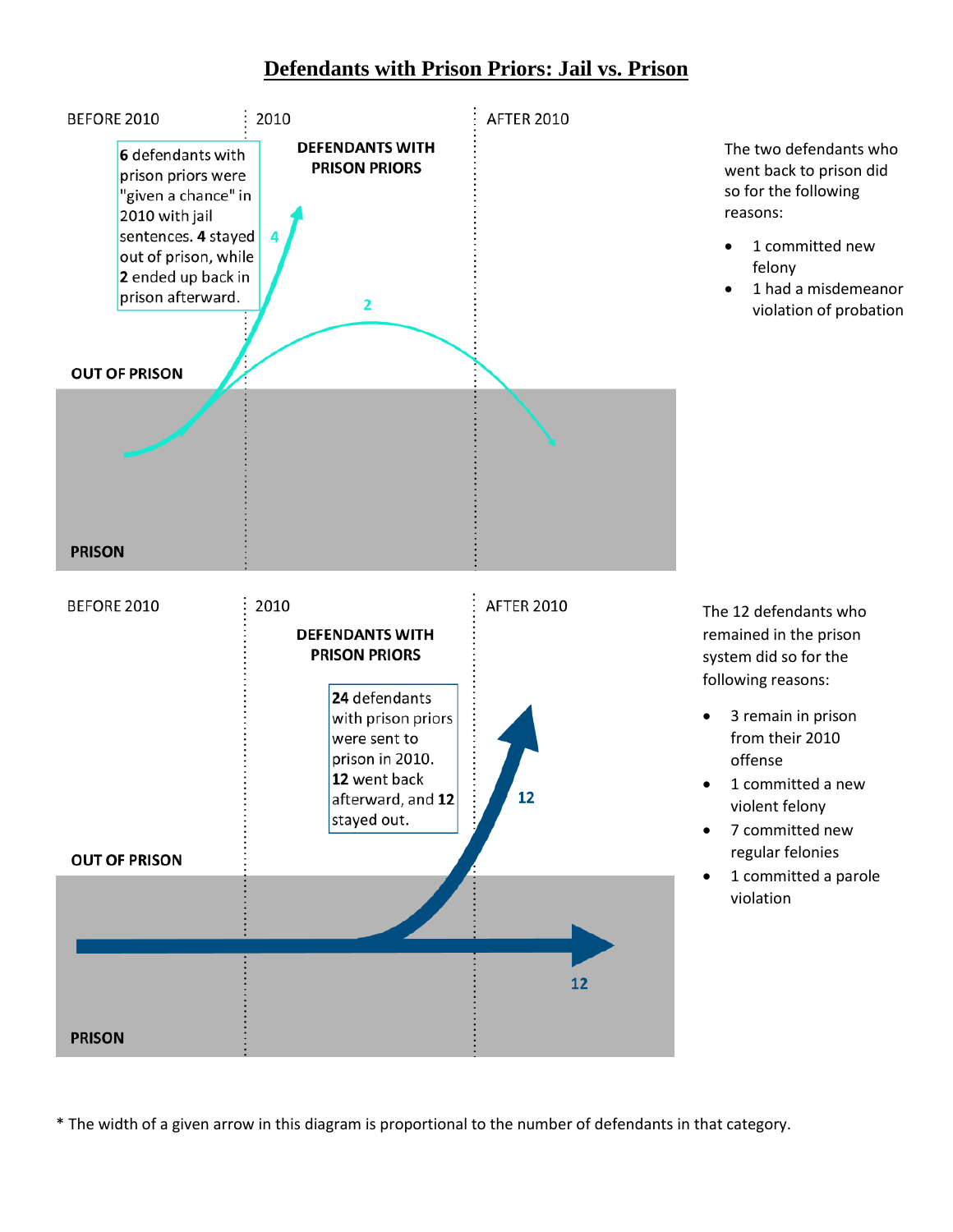## **Defendants New to the Prison System**